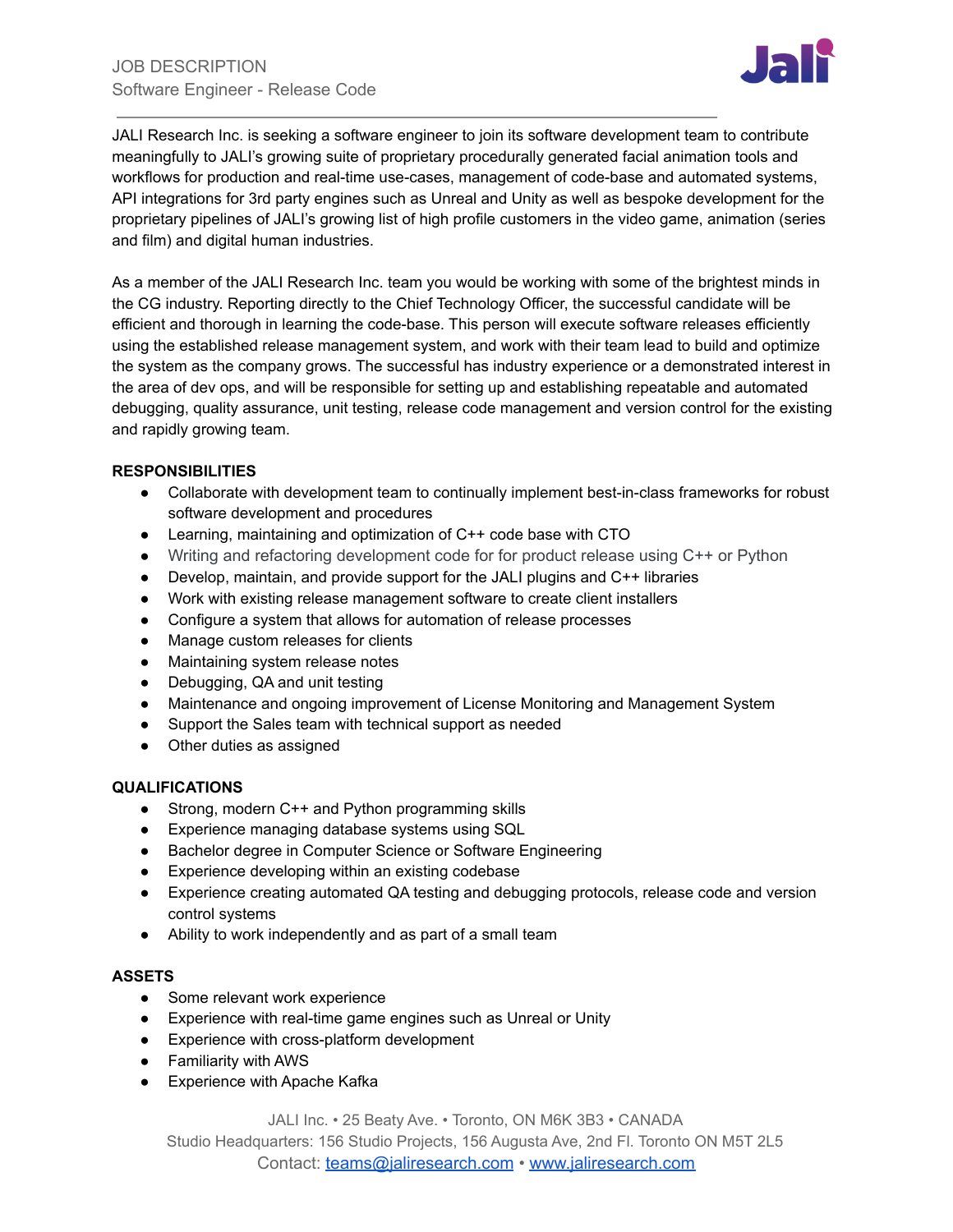

- Working knowledge of C#, Mel
- Familiarity with Maya
- Technical writing skills; writing and revising documentation (written, visual) and tutorials
- Familiarity with character rigging fundamentals

## **TO BE SUCCESSFUL IN THIS ROLE YOU WILL**

- Have the ability to work as part of a team
- Be a self-starter with a can-do attitude
- Be cooperative, kind and patient
- Communicate effectively, especially when conveying complex technical information
- Demonstrate exceptional problem-solving skills
- Be confident interacting with end-user clients and creative staff to develop solution based tools and technologies in the fields of graphics, and specifically, character animation
- Always be looking to expand your knowledge and skill set through new learning opportunities
- Have a keen interest in video games, film, animation and performing arts

#### **WORKPLACE & CULTURE**

- We are a partially remote workforce as long as high transmission concerns and measures to mitigate them remain in effect
- Team members meet briefly each morning on Zoom for daily standups and once weekly for longer form progress and strategy calls
- We stay connected, organized and transparent using Slack and Monday.com
- As a small team, self motivation, ownership and the ability to hold oneself accountable is crucial

#### **JOB DETAILS**

Reports to: CTO Permanent, Full-time

JALI Inc. is committed to inclusion and diversity. We encourage all qualified applicants to apply. Accommodation will be provided to candidates with disabilities, upon request.

#### **COMPENSATION**

Salary (negotiable) Flexible work schedule Paid vacation, sick days

JALI Research is committed to offering flexible work schedule. Option to work in the office, remote or on a hybrid model.

Currently we do not offer a benefits package, however this is something we are looking into as we grow.

#### **LOCATION**

Our transit-friendly studio space is part of a shared creative workspace located in Toronto's eclectic Kensington Market, called 156 Studio Projects, located at 156 Augusta Ave. 2nd Floor, Toronto ON. Amenities include spacious workstations, unlimited meeting room access, kitchen and common areas.